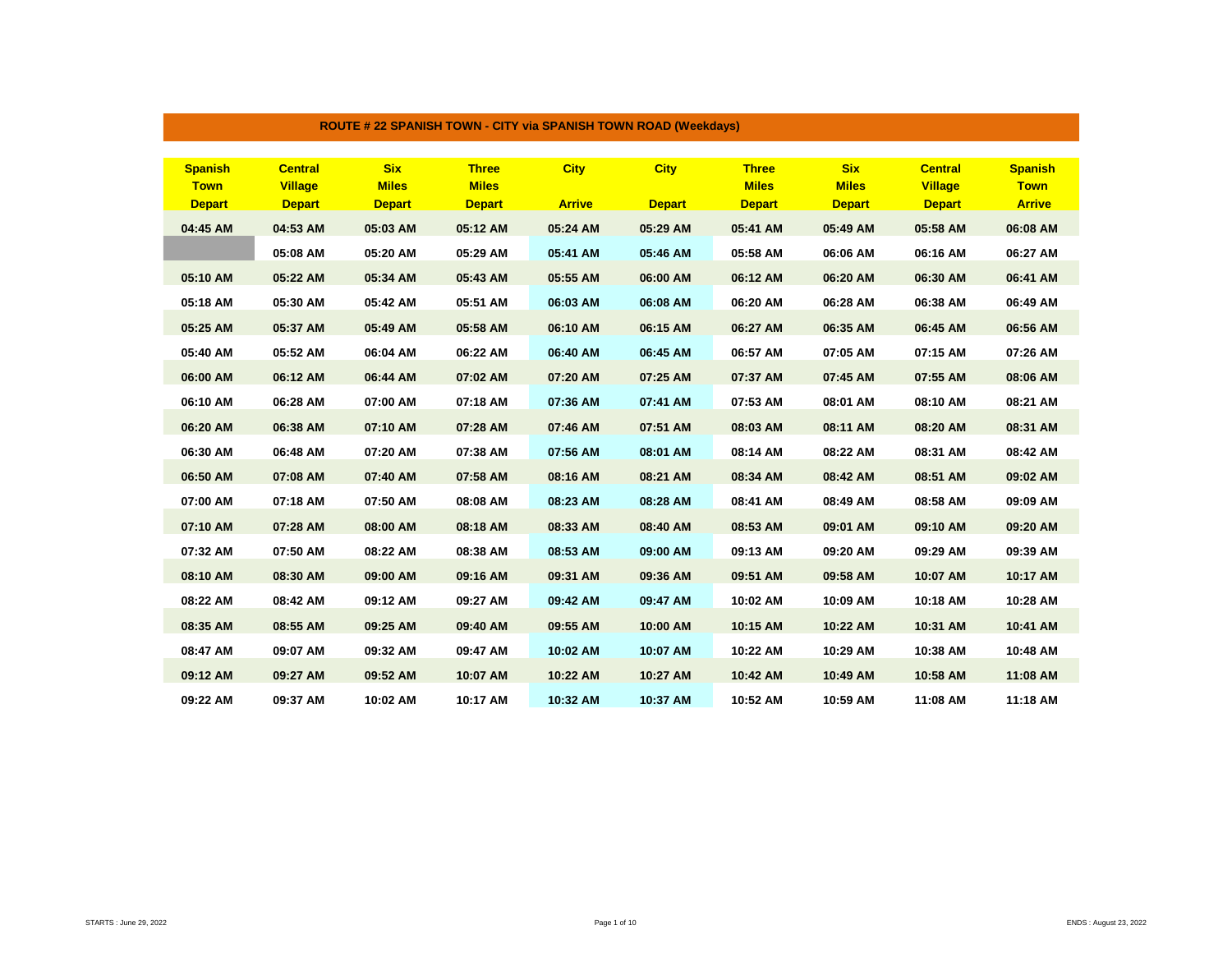| 09:37 AM | 09:52 AM | 10:17 AM | 10:32 AM | 10:47 AM | 10:52 AM | 11:07 AM | 11:14 AM | 11:23 AM | 11:33 AM |
|----------|----------|----------|----------|----------|----------|----------|----------|----------|----------|
| 09:57 AM | 10:12 AM | 10:37 AM | 10:52 AM | 11:07 AM | 11:12 AM | 11:27 AM | 11:34 AM | 11:43 AM | 11:53 AM |
| 10:20 AM | 10:35 AM | 11:00 AM | 11:15 AM | 11:30 AM | 11:35 AM | 11:50 AM | 11:57 AM | 12:06 PM | 12:17 PM |
| 10:30 AM | 10:45 AM | 11:10 AM | 11:25 AM | 11:40 AM | 11:45 AM | 12:00 PM | 12:07 PM | 12:17 PM | 12:28 PM |
| 10:45 AM | 11:00 AM | 11:25 AM | 11:40 AM | 11:55 AM | 12:00 PM | 12:15 PM | 12:23 PM | 12:33 PM | 12:44 PM |
| 10:55 AM | 11:10 AM | 11:35 AM | 11:50 AM | 12:05 PM | 12:10 PM | 12:25 PM | 12:33 PM | 12:43 PM | 12:54 PM |
| 11:05 AM | 11:20 AM | 11:45 AM | 12:00 PM | 12:15 PM | 12:20 PM | 12:35 PM | 12:43 PM | 12:53 PM | 01:04 PM |
| 11:20 AM | 11:35 AM | 12:00 PM | 12:15 PM | 12:30 PM | 12:35 PM | 12:50 PM | 12:58 PM | 01:08 PM | 01:19 PM |
| 11:32 AM | 11:47 AM | 12:12 PM | 12:27 PM | 12:42 PM | 12:47 PM | 01:02 PM | 01:10 PM | 01:20 PM | 01:31 PM |
| 11:45 AM | 12:00 PM | 12:25 PM | 12:40 PM | 12:55 PM | 01:00 PM | 01:15 PM | 01:23 PM | 01:33 PM | 01:44 PM |
| 12:10 PM | 12:27 PM | 12:52 PM | 01:07 PM | 01:22 PM | 01:27 PM | 01:42 PM | 01:50 PM | 02:00 PM | 02:11 PM |
| 12:20 PM | 12:37 PM | 01:02 PM | 01:17 PM | 01:32 PM | 01:37 PM | 01:52 PM | 02:00 PM | 02:10 PM | 02:21 PM |
| 12:35 PM | 12:52 PM | 01:17 PM | 01:32 PM | 01:47 PM | 01:52 PM | 02:07 PM | 02:15 PM | 02:25 PM | 02:36 PM |
| 12:55 PM | 01:12 PM | 01:37 PM | 01:52 PM | 02:07 PM | 02:12 PM | 02:27 PM | 02:35 PM | 02:45 PM | 02:56 PM |
| 01:00 PM | 01:17 PM | 01:42 PM | 01:57 PM | 02:12 PM | 02:17 PM | 02:32 PM | 02:40 PM | 02:50 PM | 03:01 PM |
| 01:25 PM | 01:42 PM | 02:07 PM | 02:22 PM | 02:37 PM | 02:42 PM | 02:57 PM | 03:05 PM | 03:15 PM | 03:26 PM |
| 01:35 PM | 01:52 PM | 02:17 PM | 02:32 PM | 02:47 PM | 02:52 PM | 03:07 PM | 03:15 PM | 03:25 PM | 03:36 PM |
| 01:50 PM | 02:07 PM | 02:32 PM | 02:47 PM | 03:02 PM | 03:07 PM | 03:22 PM | 03:30 PM | 03:40 PM | 03:51 PM |
| 02:15 PM | 02:32 PM | 02:57 PM | 03:12 PM | 03:27 PM | 03:32 PM | 03:47 PM | 03:55 PM | 04:05 PM | 04:17 PM |
| 02:25 PM | 02:42 PM | 03:07 PM | 03:22 PM | 03:37 PM | 03:42 PM | 03:57 PM | 04:05 PM | 04:20 PM | 04:32 PM |
| 02:40 PM | 02:57 PM | 03:22 PM | 03:37 PM | 03:52 PM | 03:57 PM | 04:12 PM | 04:20 PM | 04:35 PM | 04:47 PM |
| 02:58 PM | 03:15 PM | 03:40 PM | 03:55 PM | 04:10 PM | 04:15 PM | 04:32 PM | 04:40 PM | 04:55 PM | 05:07 PM |
| 03:05 PM | 03:22 PM | 03:47 PM | 04:02 PM | 04:17 PM | 04:22 PM | 04:39 PM | 04:47 PM | 05:02 PM | 05:14 PM |
| 03:30 PM | 03:47 PM | 04:12 PM | 04:22 PM | 04:37 PM | 04:42 PM | 04:59 PM | 05:07 PM | 05:22 PM | 05:34 PM |
| 03:45 PM | 04:02 PM | 04:22 PM | 04:32 PM | 04:47 PM | 04:52 PM | 05:09 PM | 05:17 PM | 05:32 PM | 05:44 PM |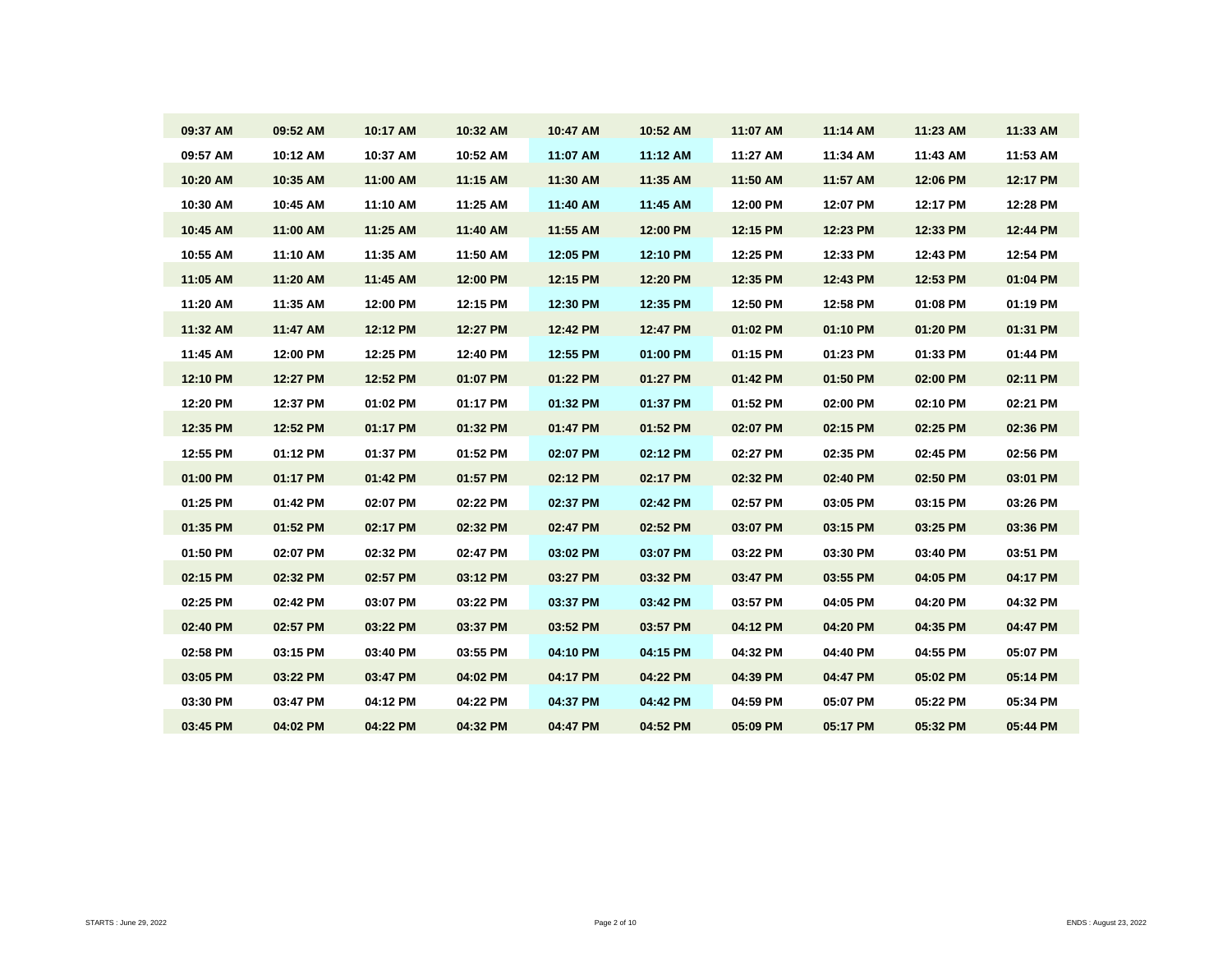| 04:00 PM | 04:17 PM | 04:37 PM | 04:47 PM | 05:02 PM | 05:07 PM | 05:24 PM | 05:32 PM | 05:47 PM | 05:59 PM |
|----------|----------|----------|----------|----------|----------|----------|----------|----------|----------|
| 04:25 PM | 04:45 PM | 05:05 PM | 05:15 PM | 05:30 PM | 05:35 PM | 05:52 PM | 06:00 PM | 06:15 PM | 06:30 PM |
| 04:45 PM | 05:05 PM | 05:25 PM | 05:35 PM | 05:50 PM | 05:55 PM | 06:11 PM | 06:19 PM | 06:34 PM | 06:49 PM |
| 04:50 PM | 05:10 PM | 05:30 PM | 05:40 PM | 05:55 PM | 06:00 PM | 06:16 PM | 06:24 PM | 06:39 PM | 06:54 PM |
| 05:10 PM | 05:30 PM | 05:50 PM | 06:00 PM | 06:15 PM | 06:20 PM | 06:36 PM | 06:44 PM | 06:59 PM | 07:14 PM |
| 05:15 PM | 05:35 PM | 05:55 PM | 06:05 PM | 06:20 PM | 06:25 PM | 06:41 PM | 06:49 PM | 07:04 PM | 07:16 PM |
| 05:40 PM | 06:00 PM | 06:20 PM | 06:30 PM | 06:45 PM | 06:50 PM | 07:06 PM | 07:14 PM | 07:29 PM | 07:41 PM |
| 05:52 PM | 06:12 PM | 06:32 PM | 06:42 PM | 06:57 PM | 07:02 PM | 07:18 PM | 07:26 PM | 07:41 PM | 07:53 PM |
| 06:05 PM | 06:25 PM | 06:45 PM | 06:55 PM | 07:10 PM | 07:20 PM | 07:36 PM | 07:44 PM | 07:59 PM | 08:11 PM |
| 06:35 PM | 06:55 PM | 07:15 PM | 07:25 PM | 07:40 PM | 07:45 PM | 08:01 PM | 08:09 PM | 08:24 PM | 08:36 PM |
| 07:00 PM | 07:20 PM | 07:40 PM | 07:50 PM | 08:05 PM | 08:07 PM | 08:23 PM | 08:31 PM | 08:46 PM | 08:58 PM |
| 07:25 PM | 07:45 PM | 08:05 PM | 08:15 PM | 08:30 PM | 08:35 PM | 08:51 PM | 08:59 PM | 09:14 PM | 09:26 PM |
| 07:50 PM | 08:10 PM | 08:30 PM | 08:40 PM | 08:55 PM | 09:10 PM | 09:26 PM | 09:34 PM | 09:49 PM | 10:01 PM |
| 08:15 PM | 08:35 PM | 08:55 PM | 09:05 PM | 09:20 PM | 09:25 PM | 09:41 PM | 09:49 PM | 10:04 PM | 10:16 PM |
| 09:00 PM | 09:20 PM | 09:40 PM | 09:50 PM | 10:07 PM |          |          |          |          |          |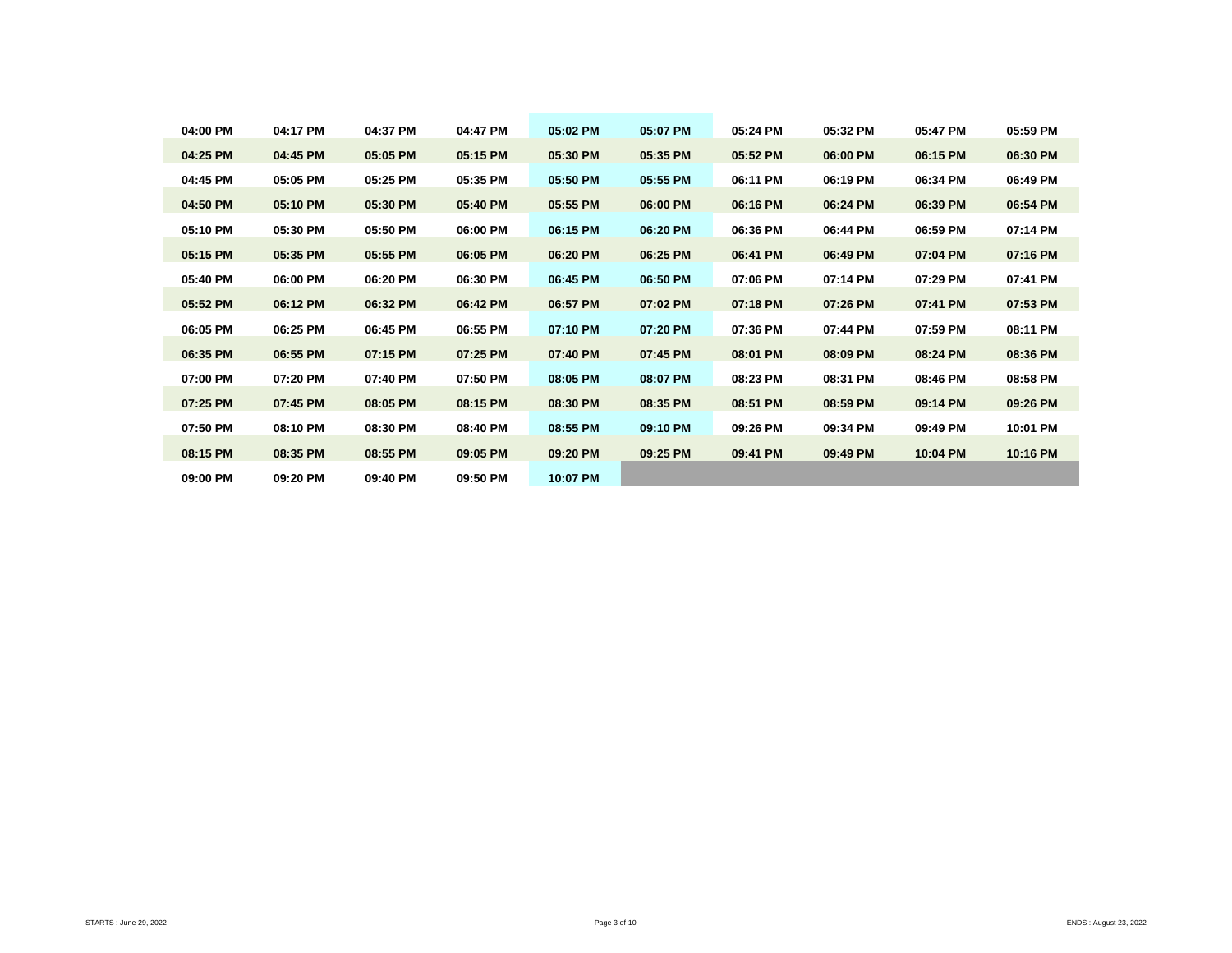| <b>Spanish</b> | <b>Central</b> | <b>Six</b>    | <b>Three</b>  | <b>City</b>   | <b>City</b>   | <b>Three</b>  | <b>Six</b>    | <b>Central</b> | <b>Spanish</b> |
|----------------|----------------|---------------|---------------|---------------|---------------|---------------|---------------|----------------|----------------|
| <b>Town</b>    | <b>Village</b> | <b>Miles</b>  | <b>Miles</b>  |               |               | <b>Miles</b>  | <b>Miles</b>  | <b>Village</b> | <b>Town</b>    |
| <b>Depart</b>  | <b>Depart</b>  | <b>Depart</b> | <b>Depart</b> | <b>Arrive</b> | <b>Depart</b> | <b>Depart</b> | <b>Depart</b> | <b>Depart</b>  | <b>Arrive</b>  |
|                |                |               |               |               | 05:30 AM      | 05:45 AM      | 05:55 AM      | 06:07 AM       | 06:22 AM       |
| 05:00 AM       | 05:08 AM       | 05:23 AM      | 05:33 AM      | 05:53 AM      | 06:00 AM      | 06:15 AM      | 06:25 AM      | 06:37 AM       | 06:52 AM       |
| 05:20 AM       | 05:35 AM       | 05:50 AM      | 06:00 AM      | 06:20 AM      | 06:22 AM      | 06:37 AM      | 06:47 AM      | 06:59 AM       | 07:14 AM       |
| 05:36 AM       | 05:51 AM       | 06:06 AM      | 06:16 AM      | 06:36 AM      | 06:41 AM      | 06:56 AM      | 07:06 AM      | 07:18 AM       | 07:33 AM       |
| 05:51 AM       | 06:06 AM       | 06:21 AM      | 06:31 AM      | 06:51 AM      | 06:56 AM      | 07:11 AM      | 07:21 AM      | 07:33 AM       | 07:48 AM       |
| 06:06 AM       | 06:21 AM       | 06:36 AM      | 06:46 AM      | 07:06 AM      | 07:11 AM      | 07:26 AM      | 07:36 AM      | 07:48 AM       | 08:03 AM       |
| 06:21 AM       | 06:36 AM       | 06:51 AM      | 07:01 AM      | 07:21 AM      | 07:26 AM      | 07:41 AM      | 07:51 AM      | 08:03 AM       | 08:18 AM       |
| 06:36 AM       | 06:51 AM       | 07:06 AM      | 07:16 AM      | 07:36 AM      | 07:41 AM      | 07:56 AM      | 08:06 AM      | 08:18 AM       | 08:33 AM       |
| 06:54 AM       | 07:09 AM       | 07:24 AM      | 07:34 AM      | 07:54 AM      | 07:59 AM      | 08:14 AM      | 08:24 AM      | 08:36 AM       | 08:51 AM       |
| 07:16 AM       | 07:31 AM       | 07:46 AM      | 07:56 AM      | 08:16 AM      | 08:21 AM      | 08:36 AM      | 08:46 AM      | 08:58 AM       | 09:13 AM       |
| 07:38 AM       | 07:53 AM       | 08:08 AM      | 08:18 AM      | 08:38 AM      | 08:43 AM      | 08:58 AM      | 09:08 AM      | 09:30 AM       | 09:43 AM       |
| 07:55 AM       | 08:10 AM       | 08:25 AM      | 08:35 AM      | 08:55 AM      | 09:00 AM      | 09:15 AM      | 09:24 AM      | 09:46 AM       | 09:59 AM       |
| 08:12 AM       | 08:27 AM       | 08:42 AM      | 08:52 AM      | 09:12 AM      | 09:17 AM      | 09:30 AM      | 09:39 AM      | 10:01 AM       | 10:14 AM       |
| 08:29 AM       | 08:44 AM       | 08:59 AM      | 09:09 AM      | 09:27 AM      | 09:32 AM      | 09:45 AM      | 09:54 AM      | 10:16 AM       | 10:29 AM       |
| 08:46 AM       | 09:01 AM       | 09:14 AM      | 09:23 AM      | 09:41 AM      | 09:46 AM      | 09:59 AM      | 10:08 AM      | 10:30 AM       | 10:43 AM       |
| 09:03 AM       | 09:16 AM       | 09:29 AM      | 09:38 AM      | 09:56 AM      | 10:01 AM      | 10:14 AM      | 10:23 AM      | 10:45 AM       | 10:58 AM       |
| 09:25 AM       | 09:38 AM       | 09:51 AM      | 10:00 AM      | 10:18 AM      | 10:23 AM      | 10:36 AM      | 10:45 AM      | 11:07 AM       | 11:20 AM       |
| 09:47 AM       | 10:00 AM       | 10:13 AM      | 10:22 AM      | 10:40 AM      | 10:45 AM      | 10:58 AM      | 11:07 AM      | 11:29 AM       | 11:42 AM       |
| 10:04 AM       | 10:17 AM       | 10:30 AM      | 10:39 AM      | 10:57 AM      | 11:02 AM      | 11:15 AM      | 11:24 AM      | 11:46 AM       | 11:59 AM       |
| 10:21 AM       | 10:34 AM       | 10:47 AM      | 10:56 AM      | 11:14 AM      | 11:19 AM      | 11:32 AM      | 11:41 AM      | 12:03 PM       | 12:16 PM       |
| 10:38 AM       | 10:51 AM       | 11:04 AM      | 11:13 AM      | 11:31 AM      | 11:36 AM      | 11:49 AM      | 11:58 AM      | 12:20 PM       | 12:33 PM       |
| 10:55 AM       | 11:08 AM       | 11:21 AM      | 11:30 AM      | 11:48 AM      | 11:53 AM      | 12:06 PM      | 12:15 PM      | 12:37 PM       | 12:50 PM       |
| 11:12 AM       | 11:25 AM       | 11:38 AM      | 11:47 AM      | 12:05 PM      | 12:07 PM      | 12:20 PM      | 12:29 PM      | 12:51 PM       | 01:04 PM       |
| 11:22 AM       | 11:35 AM       | 11:48 AM      | 11:57 AM      | 12:15 PM      | 12:17 PM      | 12:30 PM      | 12:39 PM      | 01:01 PM       | 01:14 PM       |
| 11:46 AM       | 11:59 AM       | 12:12 PM      | 12:21 PM      | 12:39 PM      | 12:41 PM      | 12:54 PM      | 01:03 PM      | 01:25 PM       | 01:38 PM       |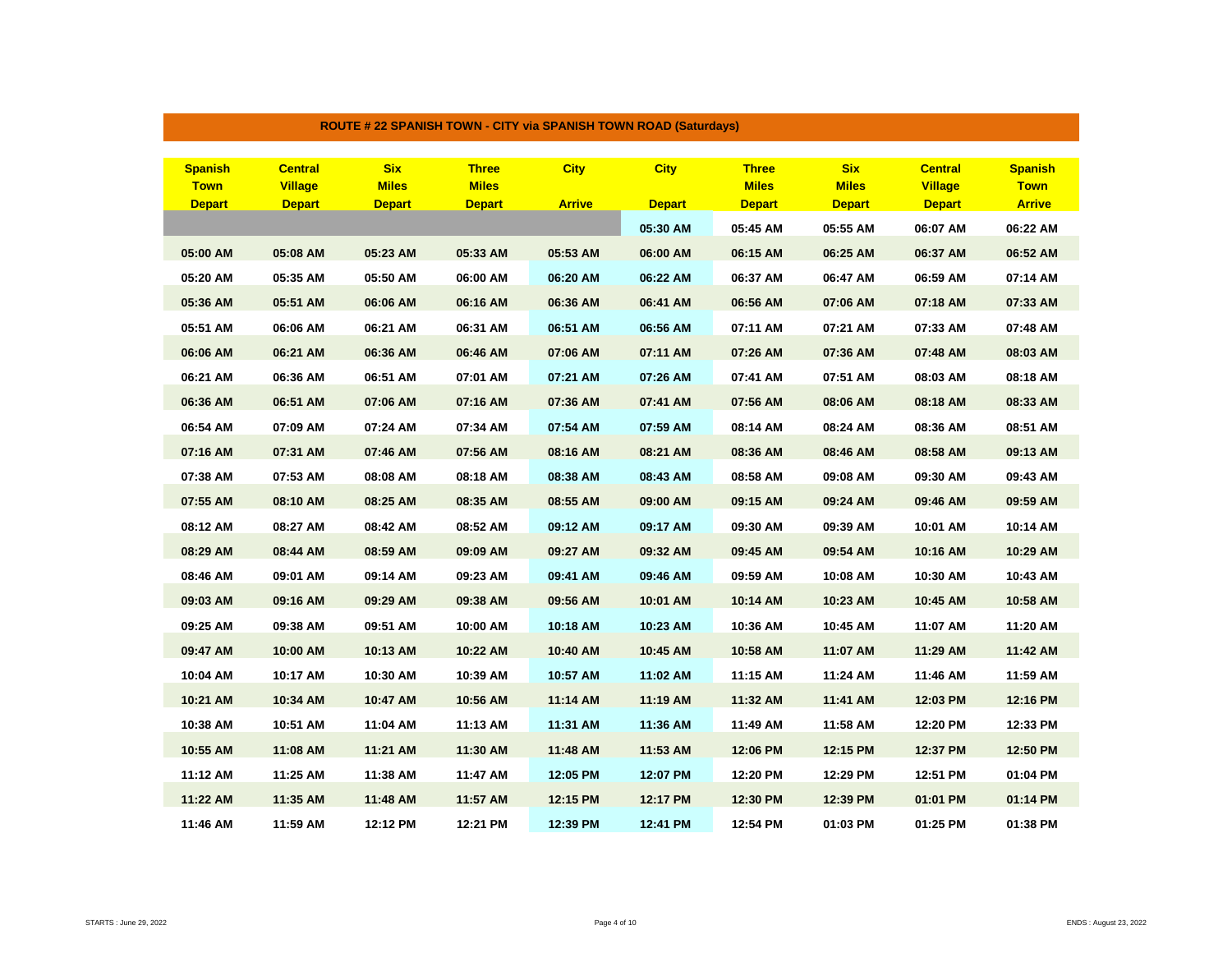| 12:03 PM | 12:16 PM | 12:29 PM | 12:38 PM | 12:56 PM | 01:01 PM | 01:14 PM | 01:23 PM | 01:45 PM | 01:58 PM |
|----------|----------|----------|----------|----------|----------|----------|----------|----------|----------|
| 12:20 PM | 12:33 PM | 12:46 PM | 12:55 PM | 01:13 PM | 01:18 PM | 01:31 PM | 01:40 PM | 02:02 PM | 02:15 PM |
| 12:37 PM | 12:50 PM | 01:03 PM | 01:12 PM | 01:30 PM | 01:35 PM | 01:48 PM | 01:57 PM | 02:19 PM | 02:32 PM |
| 12:54 PM | 01:07 PM | 01:20 PM | 01:29 PM | 01:47 PM | 01:52 PM | 02:05 PM | 02:14 PM | 02:36 PM | 02:49 PM |
| 01:11 PM | 01:24 PM | 01:37 PM | 01:46 PM | 02:04 PM | 02:09 PM | 02:22 PM | 02:31 PM | 02:53 PM | 03:06 PM |
| 01:28 PM | 01:41 PM | 01:54 PM | 02:03 PM | 02:21 PM | 02:26 PM | 02:39 PM | 02:48 PM | 03:10 PM | 03:23 PM |
| 01:45 PM | 01:58 PM | 02:11 PM | 02:20 PM | 02:38 PM | 02:43 PM | 02:56 PM | 03:05 PM | 03:27 PM | 03:40 PM |
| 02:02 PM | 02:15 PM | 02:28 PM | 02:37 PM | 02:55 PM | 03:00 PM | 03:13 PM | 03:22 PM | 03:44 PM | 03:57 PM |
| 02:19 PM | 02:32 PM | 02:45 PM | 02:54 PM | 03:12 PM | 03:17 PM | 03:30 PM | 03:39 PM | 04:01 PM | 04:14 PM |
| 02:36 PM | 02:49 PM | 03:02 PM | 03:11 PM | 03:29 PM | 03:34 PM | 03:47 PM | 03:56 PM | 04:18 PM | 04:31 PM |
| 02:53 PM | 03:06 PM | 03:19 PM | 03:28 PM | 03:46 PM | 03:51 PM | 04:04 PM | 04:13 PM | 04:35 PM | 04:48 PM |
| 03:10 PM | 03:23 PM | 03:36 PM | 03:45 PM | 04:03 PM | 04:08 PM | 04:21 PM | 04:30 PM | 04:52 PM | 05:05 PM |
| 03:27 PM | 03:40 PM | 03:53 PM | 04:02 PM | 04:20 PM | 04:25 PM | 04:38 PM | 04:47 PM | 05:09 PM | 05:22 PM |
| 03:44 PM | 03:57 PM | 04:10 PM | 04:19 PM | 04:37 PM | 04:42 PM | 04:55 PM | 05:04 PM | 05:26 PM | 05:39 PM |
| 04:01 PM | 04:14 PM | 04:27 PM | 04:36 PM | 04:54 PM | 04:59 PM | 05:12 PM | 05:21 PM | 05:43 PM | 05:56 PM |
| 04:18 PM | 04:31 PM | 04:44 PM | 04:53 PM | 05:11 PM | 05:16 PM | 05:29 PM | 05:38 PM | 06:00 PM | 06:13 PM |
| 04:35 PM | 04:48 PM | 05:01 PM | 05:10 PM | 05:28 PM | 05:33 PM | 05:46 PM | 05:55 PM | 06:17 PM | 06:30 PM |
| 04:52 PM | 05:05 PM | 05:18 PM | 05:27 PM | 05:45 PM | 05:50 PM | 06:03 PM | 06:12 PM | 06:34 PM | 06:47 PM |
| 05:09 PM | 05:22 PM | 05:35 PM | 05:44 PM | 06:02 PM | 06:07 PM | 06:20 PM | 06:29 PM | 06:51 PM | 07:04 PM |
| 05:26 PM | 05:39 PM | 05:52 PM | 06:01 PM | 06:19 PM | 06:24 PM | 06:37 PM | 06:46 PM | 07:08 PM | 07:21 PM |
| 05:43 PM | 05:56 PM | 06:09 PM | 06:18 PM | 06:36 PM | 06:41 PM | 06:54 PM | 07:03 PM | 07:25 PM | 07:38 PM |
| 06:00 PM | 06:13 PM | 06:26 PM | 06:35 PM | 06:53 PM | 06:58 PM | 07:11 PM | 07:20 PM | 07:42 PM | 07:50 PM |
| 06:17 PM | 06:30 PM | 06:43 PM | 06:52 PM | 07:10 PM | 07:15 PM | 07:28 PM | 07:37 PM | 07:49 PM | 07:57 PM |
| 06:34 PM | 06:47 PM | 07:00 PM | 07:09 PM | 07:27 PM | 07:32 PM | 07:41 PM | 07:49 PM | 08:01 PM | 08:09 PM |
| 06:51 PM | 07:04 PM | 07:17 PM | 07:26 PM | 07:44 PM | 07:49 PM | 07:58 PM | 08:06 PM | 08:18 PM | 08:26 PM |
| 07:08 PM | 07:21 PM | 07:34 PM | 07:43 PM | 07:53 PM | 07:58 PM | 08:07 PM | 08:15 PM | 08:27 PM | 08:35 PM |
| 07:25 PM | 07:38 PM | 07:50 PM | 07:59 PM | 08:09 PM | 08:14 PM | 08:23 PM | 08:31 PM | 08:43 PM | 08:51 PM |
| 07:45 PM | 07:55 PM | 08:07 PM | 08:16 PM | 08:26 PM | 08:41 PM | 08:50 PM | 08:58 PM | 09:10 PM | 09:20 PM |
| 08:00 PM | 08:10 PM | 08:22 PM | 08:31 PM | 08:41 PM | 08:56 PM | 09:05 PM | 09:13 PM | 09:28 PM | 09:36 PM |
| 08:20 PM | 08:30 PM | 08:42 PM | 08:51 PM | 09:01 PM | 09:14 PM | 09:23 PM | 09:31 PM | 09:43 PM | 09:51 PM |
| 08:40 PM | 08:50 PM | 09:02 PM | 09:11 PM | 09:21 PM | 09:22 PM | 09:31 PM | 09:39 PM | 09:51 PM | 09:59 PM |
| 09:05 PM | 09:15 PM | 09:27 PM | 09:36 PM | 09:46 PM | 10:00 PM | 10:09 PM | 10:17 PM | 10:29 PM | 10:37 PM |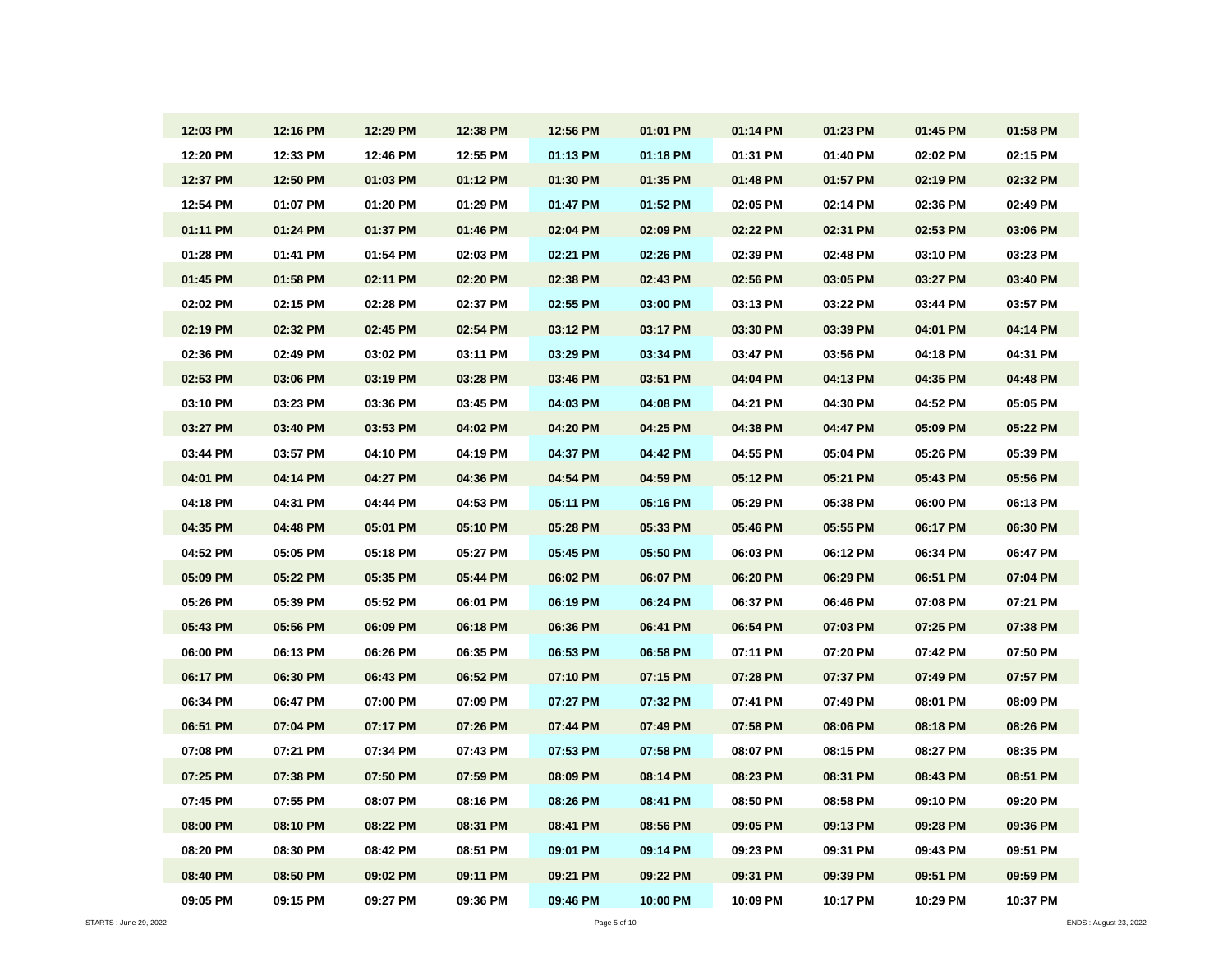| <b>Spanish</b> | <b>Central</b> | <b>Six</b>    | <b>Three</b>  | <b>City</b>   | <b>City</b>   | <b>Three</b>  | <b>Six</b>    | <b>Central</b> | <b>Spanish</b> |
|----------------|----------------|---------------|---------------|---------------|---------------|---------------|---------------|----------------|----------------|
| <b>Town</b>    | <b>Village</b> | <b>Miles</b>  | <b>Miles</b>  |               |               | <b>Miles</b>  | <b>Miles</b>  | <b>Village</b> | <b>Town</b>    |
| <b>Depart</b>  | <b>Depart</b>  | <b>Depart</b> | <b>Depart</b> | <b>Arrive</b> | <b>Depart</b> | <b>Depart</b> | <b>Depart</b> | <b>Depart</b>  | <b>Arrive</b>  |
|                |                |               |               |               | 05:25 AM      | 05:34 AM      | 05:44 AM      | 05:54 AM       | 06:01 AM       |
| 05:00 AM       | 05:10 AM       | 05:20 AM      | 05:29 AM      | 05:41 AM      | 05:46 AM      | 05:55 AM      | 06:05 AM      | 06:15 AM       | 06:22 AM       |
| 05:20 AM       | 05:30 AM       | 05:40 AM      | 05:49 AM      | 06:01 AM      | 06:06 AM      | 06:15 AM      | 06:25 AM      | 06:35 AM       | 06:42 AM       |
| 05:40 AM       | 05:50 AM       | 06:00 AM      | 06:09 AM      | 06:21 AM      | 06:26 AM      | 06:35 AM      | 06:45 AM      | 06:55 AM       | 07:02 AM       |
| 06:00 AM       | 06:10 AM       | 06:20 AM      | 06:29 AM      | 06:41 AM      | 06:46 AM      | 06:55 AM      | 07:05 AM      | 07:15 AM       | 07:22 AM       |
| 06:20 AM       | 06:30 AM       | 06:40 AM      | 06:49 AM      | 07:01 AM      | 07:06 AM      | 07:15 AM      | 07:25 AM      | 07:35 AM       | 07:42 AM       |
| 06:40 AM       | 06:50 AM       | 07:00 AM      | 07:09 AM      | 07:21 AM      | 07:26 AM      | 07:35 AM      | 07:45 AM      | 07:55 AM       | 08:02 AM       |
| 07:00 AM       | 07:10 AM       | 07:20 AM      | 07:29 AM      | 07:41 AM      | 07:46 AM      | 07:55 AM      | 08:05 AM      | 08:15 AM       | 08:22 AM       |
| 07:20 AM       | 07:30 AM       | 07:40 AM      | 07:49 AM      | 08:01 AM      | 08:06 AM      | 08:15 AM      | 08:25 AM      | 08:35 AM       | 08:42 AM       |
| 07:40 AM       | 07:50 AM       | 08:00 AM      | 08:09 AM      | 08:21 AM      | 08:26 AM      | 08:35 AM      | 08:45 AM      | 08:55 AM       | 09:02 AM       |
| 08:00 AM       | 08:10 AM       | 08:20 AM      | 08:29 AM      | 08:41 AM      | 08:46 AM      | 08:55 AM      | 09:05 AM      | 09:15 AM       | 09:22 AM       |
| 08:20 AM       | 08:30 AM       | 08:40 AM      | 08:49 AM      | 09:01 AM      | 09:06 AM      | 09:15 AM      | 09:25 AM      | 09:35 AM       | 09:42 AM       |
| 08:40 AM       | 08:50 AM       | 09:00 AM      | 09:09 AM      | 09:21 AM      | 09:26 AM      | 09:35 AM      | 09:45 AM      | 09:55 AM       | 10:02 AM       |
| 09:00 AM       | 09:10 AM       | 09:20 AM      | 09:29 AM      | 09:41 AM      | 09:46 AM      | 09:55 AM      | 10:05 AM      | 10:15 AM       | 10:22 AM       |
| 09:20 AM       | 09:30 AM       | 09:40 AM      | 09:49 AM      | 10:01 AM      | 10:06 AM      | 10:15 AM      | 10:25 AM      | 10:35 AM       | 10:42 AM       |
| 09:40 AM       | 09:50 AM       | 10:00 AM      | 10:09 AM      | 10:21 AM      | 10:26 AM      | 10:35 AM      | 10:45 AM      | 10:55 AM       | 11:02 AM       |
| 10:00 AM       | 10:10 AM       | 10:20 AM      | 10:29 AM      | 10:41 AM      | 10:46 AM      | 10:55 AM      | 11:05 AM      | 11:15 AM       | 11:22 AM       |

## **ROUTE # 22 SPANISH TOWN - CITY via SPANISH TOWN ROAD (Sundays)**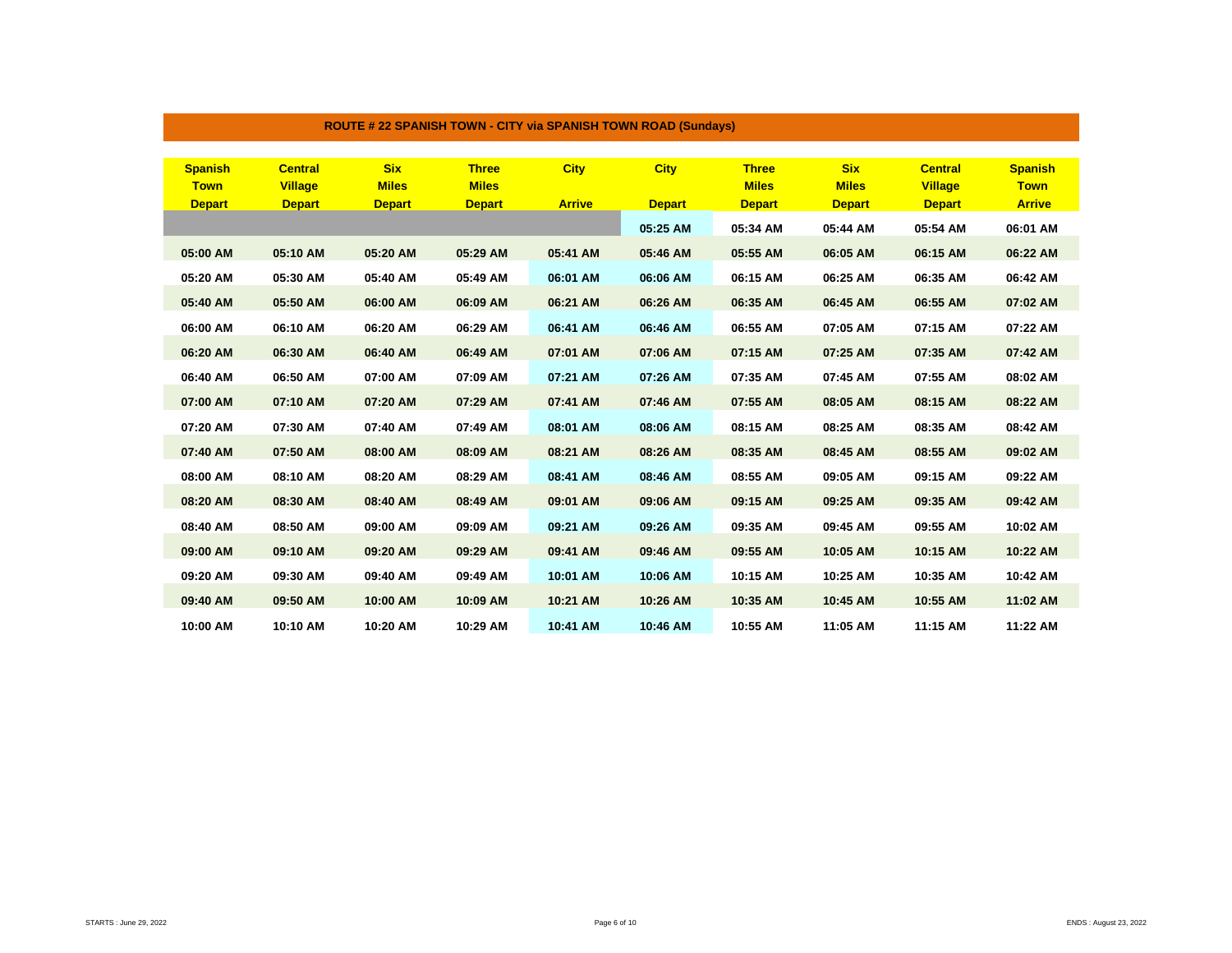| 10:20 AM | 10:30 AM | 10:40 AM | 10:49 AM | 11:01 AM | 11:06 AM | 11:15 AM | 11:25 AM | 11:35 AM | 11:42 AM |
|----------|----------|----------|----------|----------|----------|----------|----------|----------|----------|
| 10:40 AM | 10:50 AM | 11:00 AM | 11:09 AM | 11:21 AM | 11:26 AM | 11:35 AM | 11:45 AM | 11:55 AM | 12:02 PM |
| 11:00 AM | 11:10 AM | 11:20 AM | 11:29 AM | 11:41 AM | 11:46 AM | 11:55 AM | 12:05 PM | 12:15 PM | 12:22 PM |
| 11:20 AM | 11:30 AM | 11:40 AM | 11:49 AM | 12:01 PM | 12:06 PM | 12:15 PM | 12:25 PM | 12:35 PM | 12:42 PM |
| 11:40 AM | 11:50 AM | 12:00 PM | 12:09 PM | 12:21 PM | 12:26 PM | 12:35 PM | 12:45 PM | 12:55 PM | 01:02 PM |
| 12:00 PM | 12:10 PM | 12:20 PM | 12:29 PM | 12:41 PM | 12:46 PM | 12:55 PM | 01:05 PM | 01:15 PM | 01:22 PM |
| 12:20 PM | 12:30 PM | 12:40 PM | 12:49 PM | 01:01 PM | 01:06 PM | 01:15 PM | 01:25 PM | 01:35 PM | 01:42 PM |
| 12:40 PM | 12:50 PM | 01:00 PM | 01:09 PM | 01:21 PM | 01:26 PM | 01:35 PM | 01:45 PM | 01:55 PM | 02:02 PM |
| 01:05 PM | 01:15 PM | 01:25 PM | 01:34 PM | 01:46 PM | 01:51 PM | 02:00 PM | 02:10 PM | 02:20 PM | 02:27 PM |
| 01:20 PM | 01:30 PM | 01:40 PM | 01:49 PM | 02:01 PM | 02:06 PM | 02:15 PM | 02:25 PM | 02:35 PM | 02:42 PM |
| 01:40 PM | 01:50 PM | 02:00 PM | 02:09 PM | 02:21 PM | 02:26 PM | 02:35 PM | 02:45 PM | 02:55 PM | 03:02 PM |
| 02:00 PM | 02:10 PM | 02:20 PM | 02:29 PM | 02:41 PM | 02:46 PM | 02:55 PM | 03:05 PM | 03:15 PM | 03:22 PM |
| 02:20 PM | 02:30 PM | 02:40 PM | 02:49 PM | 03:01 PM | 03:06 PM | 03:15 PM | 03:25 PM | 03:35 PM | 03:42 PM |
| 02:40 PM | 02:50 PM | 03:00 PM | 03:09 PM | 03:21 PM | 03:26 PM | 03:35 PM | 03:45 PM | 03:55 PM | 04:02 PM |
| 03:00 PM | 03:10 PM | 03:20 PM | 03:29 PM | 03:41 PM | 03:46 PM | 03:55 PM | 04:05 PM | 04:15 PM | 04:22 PM |
| 03:20 PM | 03:30 PM | 03:40 PM | 03:49 PM | 04:01 PM | 04:06 PM | 04:15 PM | 04:25 PM | 04:35 PM | 04:42 PM |
| 03:40 PM | 03:50 PM | 04:00 PM | 04:09 PM | 04:21 PM | 04:26 PM | 04:35 PM | 04:45 PM | 04:55 PM | 05:02 PM |
|          |          |          |          |          |          |          |          |          |          |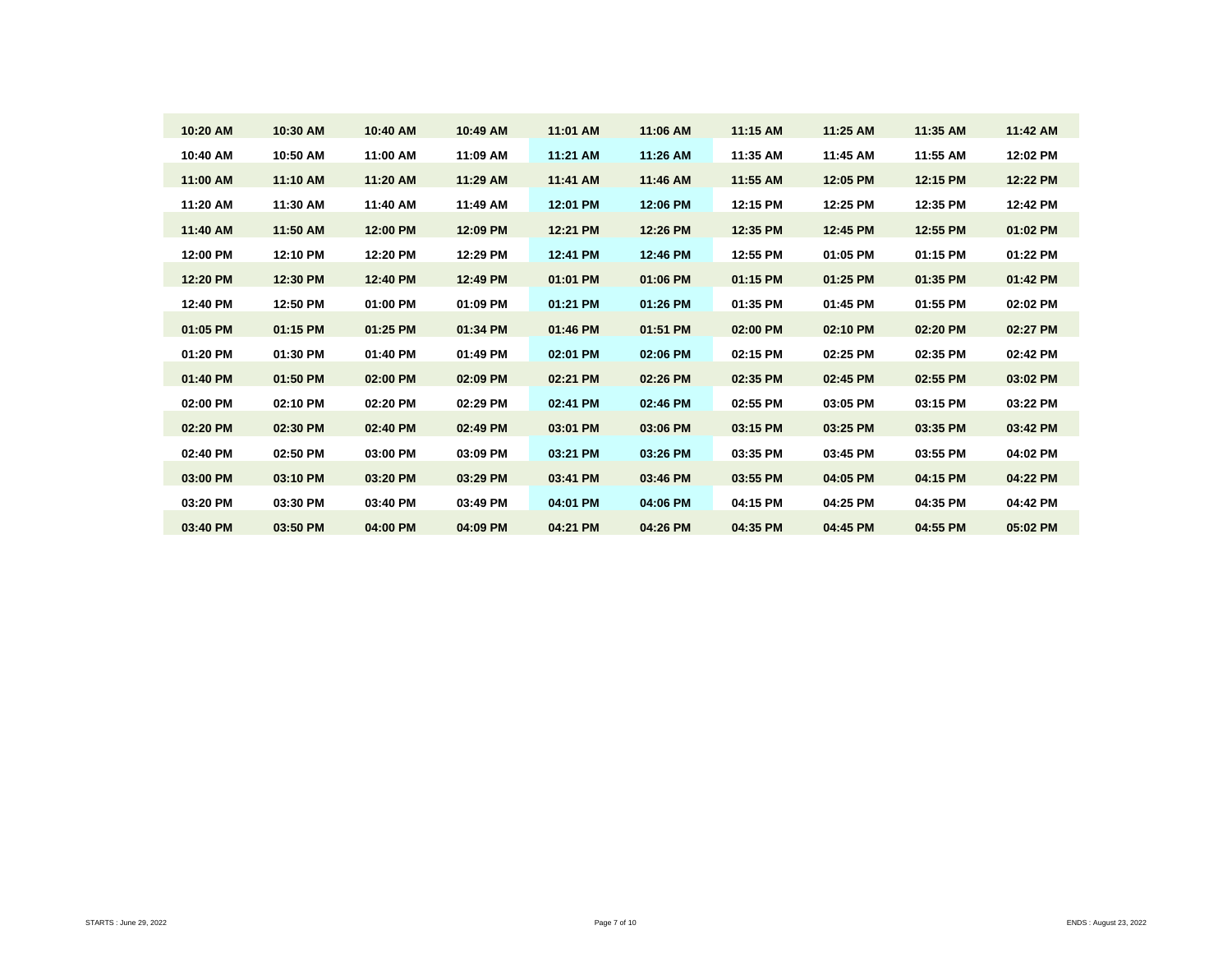| 04:00 PM | 04:10 PM | 04:20 PM | 04:29 PM | 04:41 PM | 04:46 PM | 04:55 PM | 05:05 PM | 05:15 PM | 05:22 PM |
|----------|----------|----------|----------|----------|----------|----------|----------|----------|----------|
| 04:20 PM | 04:30 PM | 04:40 PM | 04:49 PM | 05:01 PM | 05:06 PM | 05:15 PM | 05:25 PM | 05:35 PM | 05:42 PM |
| 04:40 PM | 04:50 PM | 05:00 PM | 05:09 PM | 05:21 PM | 05:26 PM | 05:35 PM | 05:45 PM | 05:55 PM | 06:02 PM |
| 05:00 PM | 05:10 PM | 05:20 PM | 05:29 PM | 05:41 PM | 05:46 PM | 05:55 PM | 06:05 PM | 06:15 PM | 06:22 PM |
| 05:20 PM | 05:30 PM | 05:40 PM | 05:49 PM | 06:01 PM | 06:06 PM | 06:15 PM | 06:25 PM | 06:35 PM | 06:42 PM |
| 05:40 PM | 05:50 PM | 06:00 PM | 06:09 PM | 06:21 PM | 06:26 PM | 06:35 PM | 06:45 PM | 06:55 PM | 07:02 PM |
| 06:00 PM | 06:10 PM | 06:20 PM | 06:29 PM | 06:41 PM | 06:46 PM | 06:55 PM | 07:05 PM | 07:15 PM | 07:22 PM |
| 06:20 PM | 06:30 PM | 06:40 PM | 06:49 PM | 07:01 PM | 07:06 PM | 07:15 PM | 07:25 PM | 07:35 PM | 07:42 PM |
| 06:40 PM | 06:50 PM | 07:00 PM | 07:09 PM | 07:21 PM | 07:26 PM | 07:35 PM | 07:45 PM | 07:55 PM | 08:02 PM |
| 07:00 PM | 07:10 PM | 07:20 PM | 07:29 PM | 07:41 PM | 07:46 PM | 07:55 PM | 08:05 PM | 08:15 PM | 08:22 PM |
| 07:20 PM | 07:30 PM | 07:40 PM | 07:49 PM | 08:01 PM | 08:06 PM | 08:15 PM | 08:25 PM | 08:35 PM | 08:42 PM |
| 07:40 PM | 07:50 PM | 08:00 PM | 08:09 PM | 08:21 PM | 08:26 PM | 08:35 PM | 08:45 PM | 08:55 PM | 09:02 PM |
| 08:00 PM | 08:10 PM | 08:20 PM | 08:29 PM | 08:41 PM | 08:46 PM | 08:55 PM | 09:05 PM | 09:15 PM | 09:22 PM |
| 08:20 PM | 08:30 PM | 08:40 PM | 08:49 PM | 09:01 PM | 09:06 PM | 09:15 PM | 09:25 PM | 09:35 PM | 09:42 PM |
| 08:40 PM | 08:50 PM | 09:00 PM | 09:09 PM | 09:21 PM | 09:26 PM | 09:35 PM | 09:45 PM | 09:55 PM | 10:02 PM |
| 09:00 PM | 09:10 PM | 09:20 PM | 09:29 PM | 09:41 PM | 09:46 PM | 09:55 PM | 10:05 PM | 10:15 PM | 10:22 PM |
| 09:20 PM | 09:30 PM | 09:40 PM | 09:49 PM | 10:01 PM | 10:06 PM | 10:15 PM | 10:25 PM | 10:35 PM | 10:42 PM |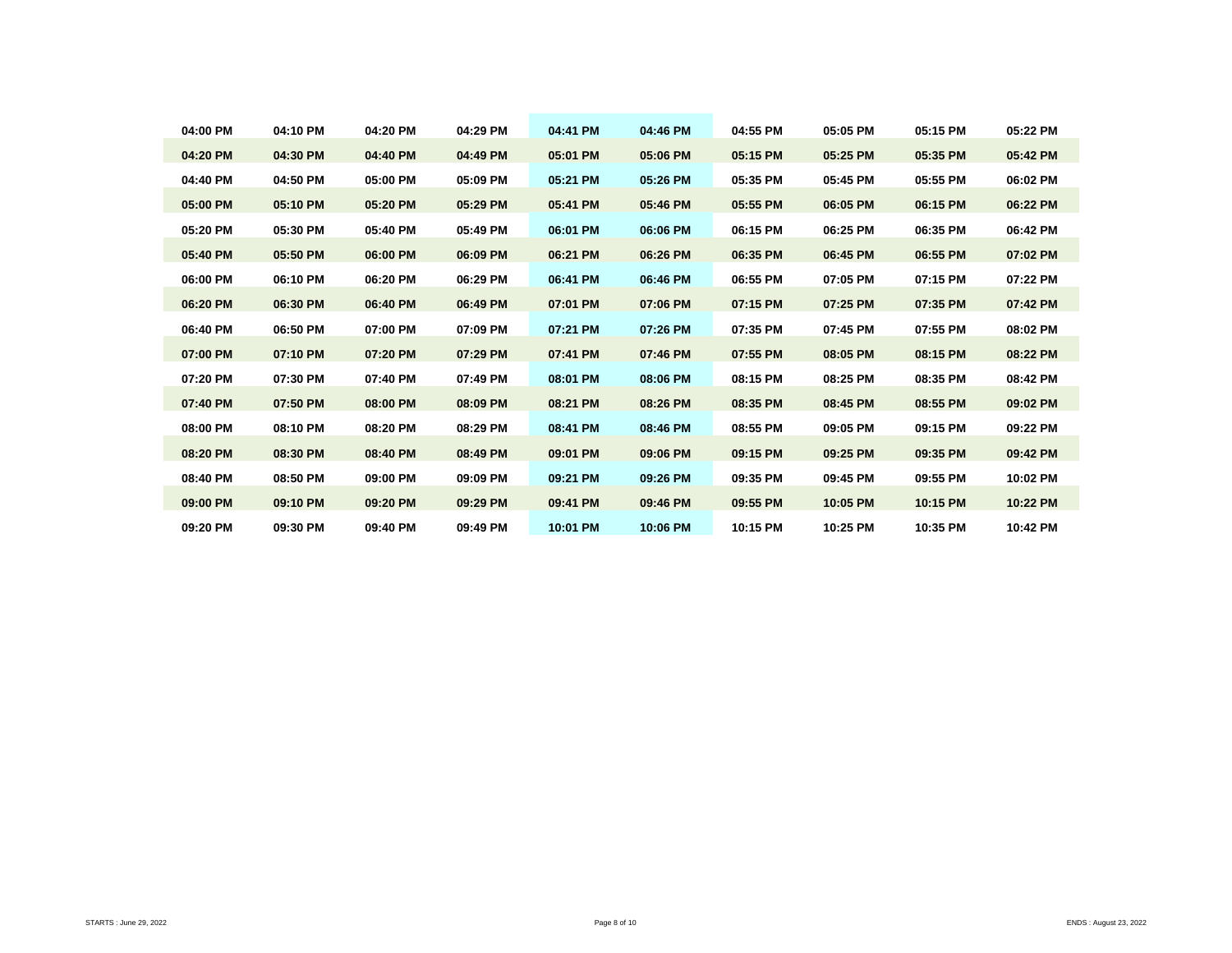| <b>Spanish</b> | <b>Central</b> | <b>Six</b>    | <b>Three</b>  | <b>City</b>   | <b>City</b>   | <b>Three</b>  | <b>Six</b>    | <b>Central</b> | <b>Spanish</b> |
|----------------|----------------|---------------|---------------|---------------|---------------|---------------|---------------|----------------|----------------|
| <b>Town</b>    | <b>Village</b> | <b>Miles</b>  | <b>Miles</b>  |               |               | <b>Miles</b>  | <b>Miles</b>  | <b>Village</b> | <b>Town</b>    |
| <b>Depart</b>  | <b>Depart</b>  | <b>Depart</b> | <b>Depart</b> | <b>Arrive</b> | <b>Depart</b> | <b>Depart</b> | <b>Depart</b> | <b>Depart</b>  | <b>Arrive</b>  |
|                |                |               |               |               | 05:25 AM      | 05:34 AM      | 05:44 AM      | 05:54 AM       | 06:01 AM       |
| 05:00 AM       | 05:10 AM       | 05:20 AM      | 05:29 AM      | 05:41 AM      | 05:46 AM      | 05:55 AM      | 06:05 AM      | 06:15 AM       | 06:22 AM       |
| 05:20 AM       | 05:30 AM       | 05:40 AM      | 05:49 AM      | 06:01 AM      | 06:06 AM      | 06:15 AM      | 06:25 AM      | 06:35 AM       | 06:42 AM       |
| 05:40 AM       | 05:50 AM       | 06:00 AM      | 06:09 AM      | 06:21 AM      | 06:26 AM      | 06:35 AM      | 06:45 AM      | 06:55 AM       | 07:02 AM       |
| 06:00 AM       | 06:10 AM       | 06:20 AM      | 06:29 AM      | 06:41 AM      | 06:46 AM      | 06:55 AM      | 07:05 AM      | 07:15 AM       | 07:22 AM       |
| 06:20 AM       | 06:30 AM       | 06:40 AM      | 06:49 AM      | 07:01 AM      | 07:06 AM      | 07:15 AM      | 07:25 AM      | 07:35 AM       | 07:42 AM       |
| 06:40 AM       | 06:50 AM       | 07:00 AM      | 07:09 AM      | 07:21 AM      | 07:26 AM      | 07:35 AM      | 07:45 AM      | 07:55 AM       | 08:02 AM       |
| 07:00 AM       | 07:10 AM       | 07:20 AM      | 07:29 AM      | 07:41 AM      | 07:46 AM      | 07:55 AM      | 08:05 AM      | 08:15 AM       | 08:22 AM       |
| 07:20 AM       | 07:30 AM       | 07:40 AM      | 07:49 AM      | 08:01 AM      | 08:06 AM      | 08:15 AM      | 08:25 AM      | 08:35 AM       | 08:42 AM       |
| 07:40 AM       | 07:50 AM       | 08:00 AM      | 08:09 AM      | 08:21 AM      | 08:26 AM      | 08:35 AM      | 08:45 AM      | 08:55 AM       | 09:02 AM       |
| 08:00 AM       | 08:10 AM       | 08:20 AM      | 08:29 AM      | 08:41 AM      | 08:46 AM      | 08:55 AM      | 09:05 AM      | 09:15 AM       | 09:22 AM       |
| 08:20 AM       | 08:30 AM       | 08:40 AM      | 08:49 AM      | 09:01 AM      | 09:06 AM      | 09:15 AM      | 09:25 AM      | 09:35 AM       | 09:42 AM       |
| 08:40 AM       | 08:50 AM       | 09:00 AM      | 09:09 AM      | 09:21 AM      | 09:26 AM      | 09:35 AM      | 09:45 AM      | 09:55 AM       | 10:02 AM       |
| 09:00 AM       | 09:10 AM       | 09:20 AM      | 09:29 AM      | 09:41 AM      | 09:46 AM      | 09:55 AM      | 10:05 AM      | 10:15 AM       | 10:22 AM       |
| 09:20 AM       | 09:30 AM       | 09:40 AM      | 09:49 AM      | 10:01 AM      | 10:06 AM      | 10:15 AM      | 10:25 AM      | 10:35 AM       | 10:42 AM       |
| 09:40 AM       | 09:50 AM       | 10:00 AM      | 10:09 AM      | 10:21 AM      | 10:26 AM      | 10:35 AM      | 10:45 AM      | 10:55 AM       | 11:02 AM       |
| 10:00 AM       | 10:10 AM       | 10:20 AM      | 10:29 AM      | 10:41 AM      | 10:46 AM      | 10:55 AM      | 11:05 AM      | 11:15 AM       | 11:22 AM       |
| 10:20 AM       | 10:30 AM       | 10:40 AM      | 10:49 AM      | 11:01 AM      | 11:06 AM      | 11:15 AM      | 11:25 AM      | 11:35 AM       | 11:42 AM       |
| 10:40 AM       | 10:50 AM       | 11:00 AM      | 11:09 AM      | 11:21 AM      | 11:26 AM      | 11:35 AM      | 11:45 AM      | 11:55 AM       | 12:02 PM       |
| 11:00 AM       | 11:10 AM       | 11:20 AM      | 11:29 AM      | 11:41 AM      | 11:46 AM      | 11:55 AM      | 12:05 PM      | 12:15 PM       | 12:22 PM       |
| 11:20 AM       | 11:30 AM       | 11:40 AM      | 11:49 AM      | 12:01 PM      | 12:06 PM      | 12:15 PM      | 12:25 PM      | 12:35 PM       | 12:42 PM       |
| 11:40 AM       | 11:50 AM       | 12:00 PM      | 12:09 PM      | 12:21 PM      | 12:26 PM      | 12:35 PM      | 12:45 PM      | 12:55 PM       | 01:02 PM       |

## **ROUTE # 22 SPANISH TOWN - CITY via SPANISH TOWN ROAD (PUBLIC HOLIDAYS)**